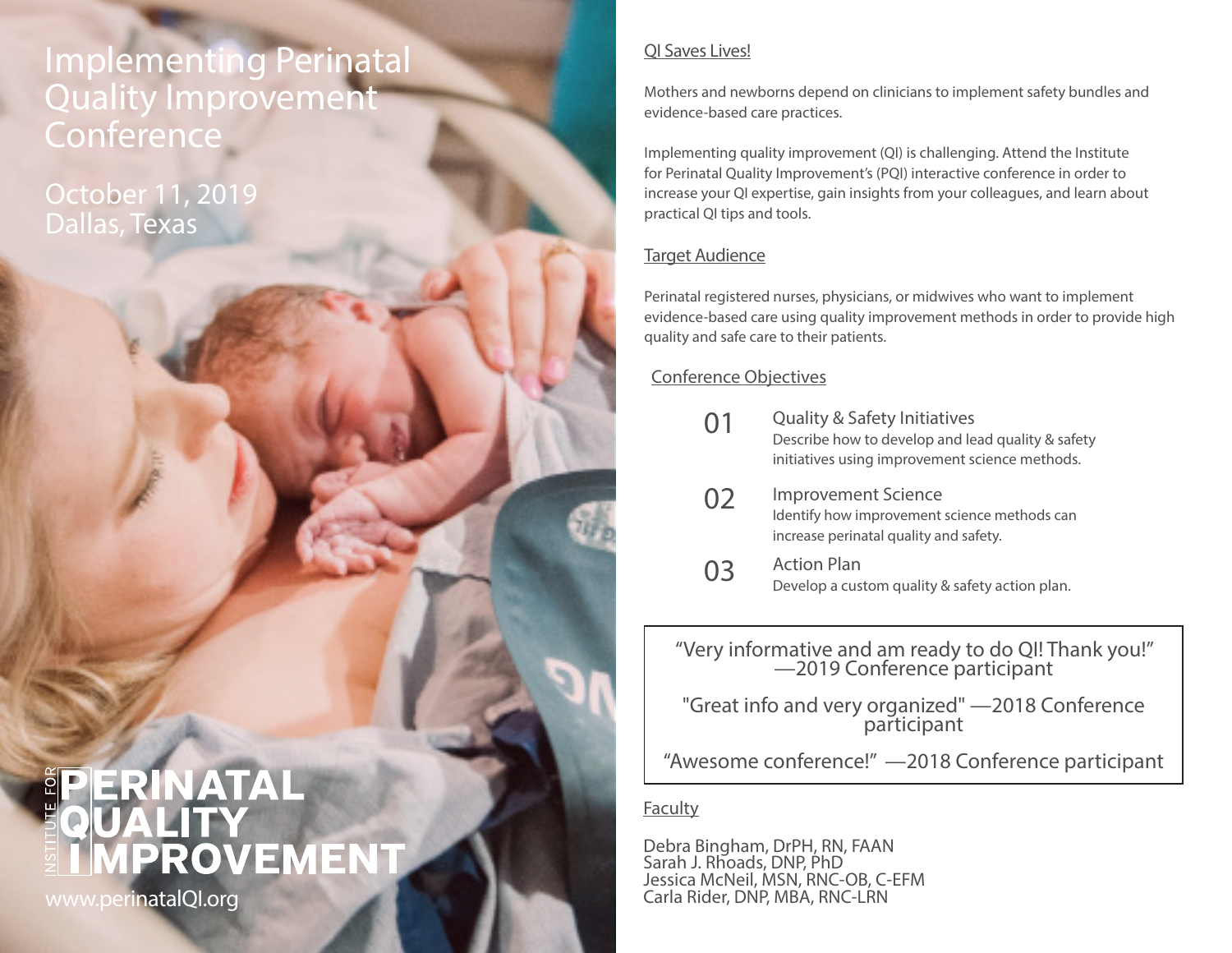| <b>Time</b>                 | <b>Topics &amp; Objectives</b>                                                                                                                                                                                | Speaker & Methods of<br>Instruction                                                                                                                | <b>Time</b>                         | <b>Topics &amp; Objectives</b>                                                                                                                                                                         | Speaker & Methods of<br>Instruction                                                                                                                                                                                                              |
|-----------------------------|---------------------------------------------------------------------------------------------------------------------------------------------------------------------------------------------------------------|----------------------------------------------------------------------------------------------------------------------------------------------------|-------------------------------------|--------------------------------------------------------------------------------------------------------------------------------------------------------------------------------------------------------|--------------------------------------------------------------------------------------------------------------------------------------------------------------------------------------------------------------------------------------------------|
| 7:30<br>$(60 \text{ min})$  | Registration<br><b>Continental Breakfast</b>                                                                                                                                                                  | Sponsored by Texas EMS Trauma &<br>Acute Care Foundation (TETAF)                                                                                   | 12:00<br>$(60 \text{ min})$         | <b>Lunch and Posters</b>                                                                                                                                                                               | Lunch sponsored by TETAF                                                                                                                                                                                                                         |
| 8:30<br>(15 min)            | Welcome and Introductions                                                                                                                                                                                     | Debra Bingham, DrPH, RN, FAAN<br>Suzanne Murphy, MSN, RN, NE-BC<br>Brenda Putz, BSN, RN                                                            | 1:00<br>$(60 \text{ min})$          | Designing a Quality<br>Improvement (QI) Initiative,<br>Part 2<br>• Describe facilitators and barriers<br>to QI implementation.<br>• Discuss how to tailor<br>implementation strategies and<br>tactics. | Break into small groups to discuss<br>enhancing implementation of:<br>• Postpartum Hemorrhage safety<br>bundle<br>• Hypertension safety bundle<br>• Baby-Friendly Guidelines<br>• PostBirth Discharge Education<br>• Maternal Fetal Triage Index |
| 8:45<br>(15 min)            | <b>Current State of Perinatal Quality</b><br>and Safety<br>• Describe the current trends<br>in perinatal outcomes and<br>disparities.<br>• Discuss the leading causes of<br>maternal morbidity and mortality. | Lecture<br>Slides<br>Q&A                                                                                                                           |                                     |                                                                                                                                                                                                        | $\bullet$ NICU<br>• Neonatal Abstinence Syndrome<br>$\bullet$ SpeakUp<br>• Others as group interest dictates<br>Share insights with each other in the<br>small groups and then with the larger<br>group.                                         |
| 9:15<br>(45 min)            | Setting Perinatal Quality and<br>Safety Goals                                                                                                                                                                 | Lecture<br>Slides                                                                                                                                  | 2:00<br>(15 min)                    | <b>Break and Posters</b>                                                                                                                                                                               | Break sponsored by TETAF                                                                                                                                                                                                                         |
|                             | • Develop project goals based on<br>the AIM quality metrics.<br>• Identify one quality and safety<br>priority at your facility.                                                                               | • Project Charter Worksheet                                                                                                                        | 2:15<br>$(75 \text{ min})$          | Examples of Quality and Safety<br>Initiatives, Part 2<br>• Identify how to enhance                                                                                                                     | Small Group Representatives and<br>Select Poster Presentations                                                                                                                                                                                   |
| 10:00<br>(15 min)           | <b>Break and Posters</b>                                                                                                                                                                                      | Break sponsored by TETAF                                                                                                                           |                                     | implementation facilitators and<br>mitigate implementation barriers.                                                                                                                                   |                                                                                                                                                                                                                                                  |
| 10:15<br>$(75 \text{ min})$ | Designing a Quality<br>Improvement (QI) Initiative,<br>Part 1<br>• Develop a draft project charter<br>using the MAP-IT QI Process<br>Model.<br>• Discuss what is in and out of<br>scope, what is an executive | Lecture<br>Slides<br>• Project Charter Worksheet<br>• MAP-IT Worksheet<br>• Cause and Effect Diagram<br>Worksheet<br>· QI Driver Diagram Worksheet | 3:30<br>$(30 \text{ min})$          | Can QI Cause Harm?<br>• Discuss how to develop a work<br>plan.<br>• Describe ethical considerations<br>of QI and identify the difference<br>between QI and research.                                   | <b>Group Discussion</b><br>Slides                                                                                                                                                                                                                |
|                             | sponsor, who is on the action<br>team.<br>• Identify the primary drivers and<br>what are the causes and effects.                                                                                              |                                                                                                                                                    | 4:00<br>$(30 \text{ min})$          | QI Next Steps<br>• Discuss next steps for<br>implementing the QI project<br>charter                                                                                                                    | <b>Group Discussion</b><br><b>Slides</b>                                                                                                                                                                                                         |
| 11:30<br>$(30 \text{ min})$ | Examples of Quality and Safety<br>Initiatives, Part 1                                                                                                                                                         | <b>Panel Presentations</b><br><b>Group Discussion</b>                                                                                              | 4:30                                | Adjourn                                                                                                                                                                                                | Thank you for participating in the<br>conference!                                                                                                                                                                                                |
|                             | • Identify how to enhance<br>implementation facilitators and<br>mitigate implementation barriers.                                                                                                             |                                                                                                                                                    | <b>EPERINATAL</b><br><b>QUALITY</b> | <b>TETAF</b><br><b>I MPROVEMENT</b><br><b>TEXAS EMS TRAUMA &amp;</b>                                                                                                                                   | <b>Texas Health</b><br>⊕<br>Texas<br>Perinatal<br>Services<br>Resources <sup>®</sup>                                                                                                                                                             |